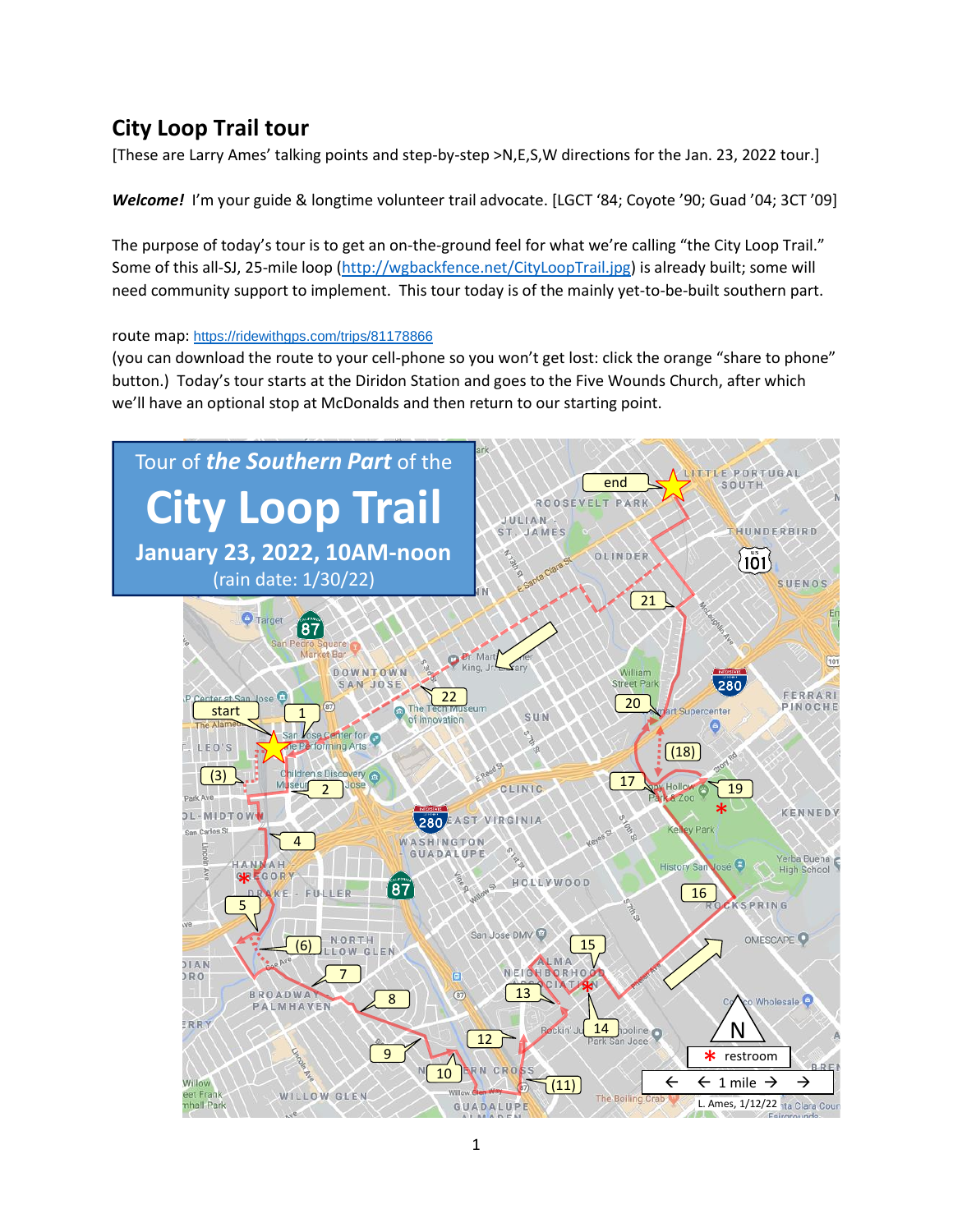# **Rules of the road**

- wear helmet; sign liability release form; obey traffic laws. Covid masks when close or indoors.
- stop for red lights; we'll wait for you
- total trip is about 12 miles (incl. return to start), mostly level. There are some busy streets that we'll cross: we'll dismount and cross some on foot.
- We'll go at a leisurely pace: including breaks and an optional lunch, expect about 3 hrs total. (don't forget to bring your lunch money!)
- Our tour involves mostly on-street and paved trail riding, but there will be some off-street unpaved trails and sidewalks.

# **Start: Diridon Station**

Major transit hub: CalTrain, Amtrak, ACE & Capitol Corridor, Light Rail, Bus Big plans: BART & High Speed Rail; connection to SJC Airport? Google! Historic structure (1936) – needs to be enlarged; can it be saved?

# *Note about trains and the Western Pacific Railroad*

Trains first came to SJ in 1864, and soon the area was connected to SF, Oakland, LA, and the East. Area was agricultural "The Valley of Heart's Delight" with valley filled with plum and apricot orchards. Trains provided means to get produce to market.

Area served only by one company: Southern Pacific, which exercised its monopoly on the region. Local agriculture interests got T.S.Montgomery, one of the richest people in SJ, to get on the Board of a rival railroad, Western Pacific (WP), and to get them to bring their service to SJ.

In 1922, WP tracks connected their depot (1 block W of here) to their main line at Niles Canyon w/ connections to Oakland and also the East, and thereby broke the monopoly held by Southern Pacific.

We'll be following the former WP alignment for much of this tour. But first, let's go to the Los Gatos Crk.

Diridon has a Broad plaza / walkway at main entrance; only extends 1 block: can it be extended to Downtown & SJSU? We'll do enough biking today: let's walk a couple blocks first. > walk E on plaza.

Cross Obama Blvd. Note Sharkie riding a bike in the green pavement. (Kudos to SJ DoT for bike lanes!)

#### **1. Los Gatos Crk**

Natural riparian ("stream-side") habitat.

Chinook salmon swim in from the Bay, past here, and up to Campbell to spawn. (dozens! 3-ft long!) Opportunity to enhance area as it develops; work w/ Google & the City: create trails and trailside park w/ amenities/attractions. Part of regional amenity: connect N to Guadalupe Trail  $\rightarrow$  SF Bay; connect S to LG Crk Trail  $\rightarrow$  Campbell & LG. Trail connections improve access to trains & get commuter to jobs. > back W on San Fernando;

S on Montgomery.

#### **2. Park/Montgomery**

The LG Crk is in a pair of culverts, each  $17' \times 22-1/2'$ , beneath this intersection: it was buried a halfcentury ago in order to ease traffic flow. The community tried to work with Google, city, and water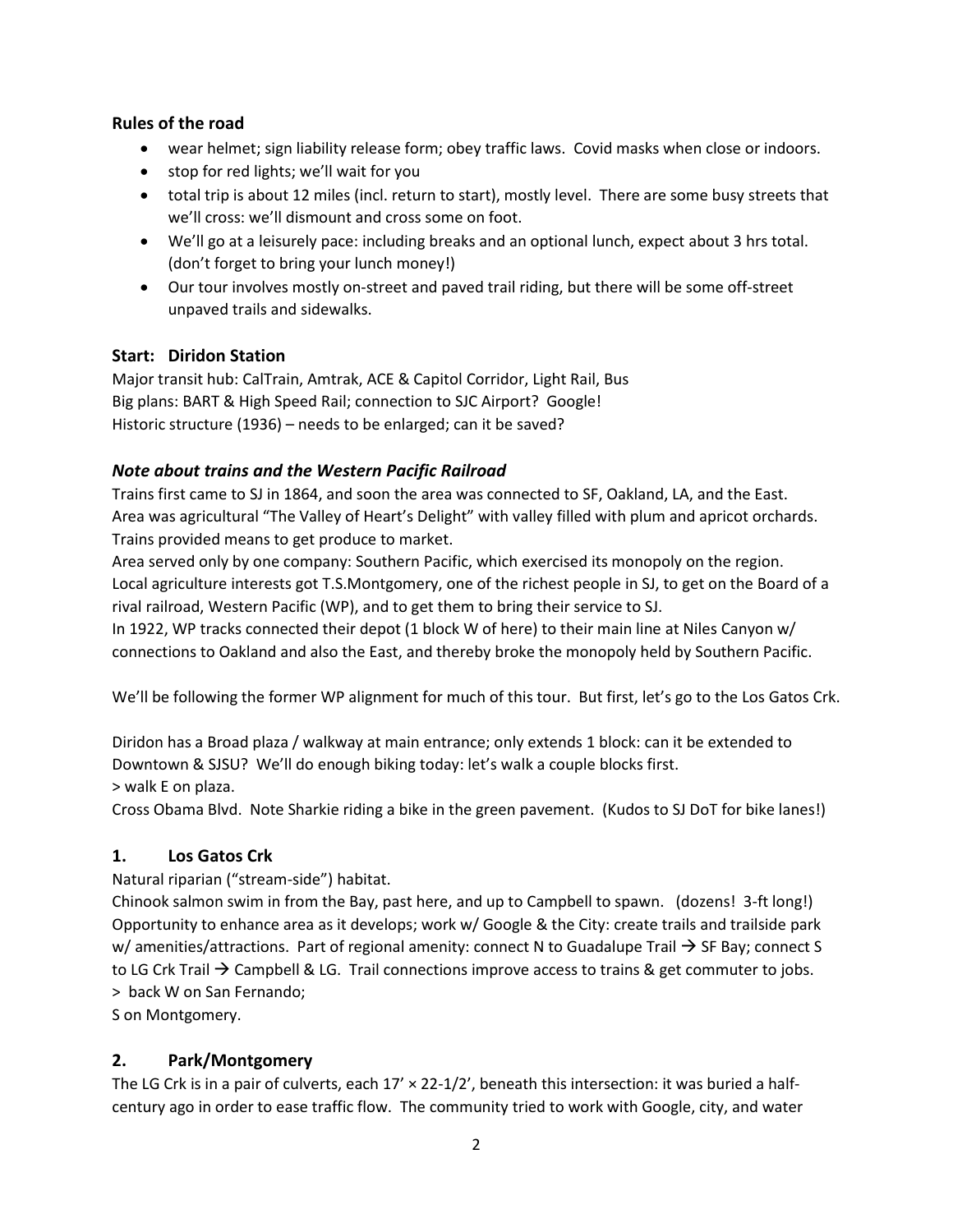district on concepts for "daylighting" the creek and re-creating a more natural creek channel (with trail continuity!) as part of the area's redevelopment; didn't succeed. (At least we tried!)

**Q:** how *does* trail cross? Bike/ped bridge? Reuse CalTrain bridge when Diridon goes for elevated tracks? [3. shortcut to Diridon

Not part of this tour, but, on other side of railroad undercrossing, if you're taking the trail to Diridon, there's a shortcut: cross Park to Laurel Grove, cross the Light Rail Tracks and enter the Diridon Station via the track-access tunnel from the west side.]

> W on Park

S on McEvoy, S on Dupont, under the San Carlos bridge (*admire the murals!*), E on Dupont

# **4. CalTrain Bridge**

CalTrain recently replaced their train bridge over the LG Crk. It was to have been designed to have adequate clearance for the planned extension of the LG Crk Trail: it is to ramp down near San Carlos and under the northern end of the bridge. Plans now call for a rainy-season bypass trail along the east bank. > S on LG Crk Trail. (Careful crossing Auzerais!)

# **5. Los Gatos Creek Trail**

The Los Gatos Creek Trail ends at the junction with the 3-Crks Trail. LG Trail is planned to loop on a creekside embankment behind the commercial lot.

# [6. 3-Creeks Trail and Site of the former WG Trestle]

The Western Pacific crossed the WG Trestle, built in 1922, to reach WP's San José Depot on The Alameda at Bush St. (just west of the Diridon Station) and thereby break Southern Pacific's monopoly on San José. The trestle was listed in the California Register of Historical Resources, but the courts ruled that the City could demolish it and replace it with this modern steel prefab bridge. The bridge has been open to the public for a year, but now it is closed so that the trail to it can be improved: we'll need to take a detour.]

> W on Lonus; <*stop and regroup to cross en-mass*> S on Lincoln; E on Coe; S on 3-Crks Trail.

# **7. Iris Garden**

We're on the Three Creeks Trail, so named because it (hopefully!) someday will connect which will connect the Los Gatos Creek Trail (here), the Guadalupe River Trail, and the Coyote Creek Trail (by Kelley Park).

This patch of iris is to remember the Maryott's Iris Garden, which, a quarter-century ago, bred bearded iris. Land was later developed into housing.

[8. Bird/Willow zigzag]

The WP tracks cut an awkward diagonal across at next intersection. Pedestrians should cross both Willow and Bird at the lights, then follow the (narrow!) sidewalk on the E side of Bird S to the trail; solo cyclists can zigzag, utilizing the left-turn lane on Bird;

> Since we have a large group, we'll dismount, walk across both Bird and Willow at the light, walk S on the narrow eastside sidewalk, and then continue S on 3-Crks Trail.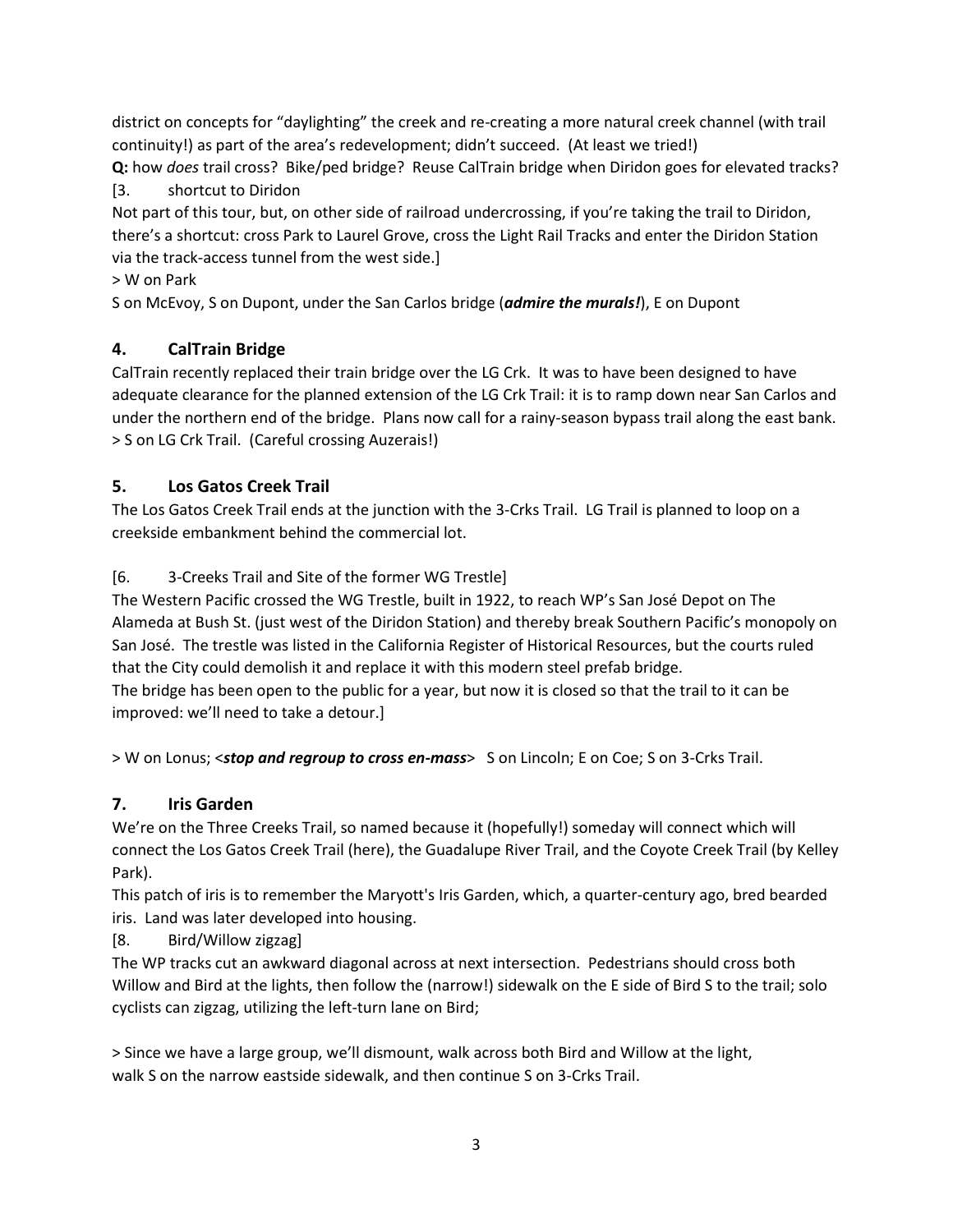# **9. Three Creeks Trail**

Falcon Place Townhomes were built on a wide segment of the WP Right of Way (ROW). The Three Crks Trail SE of here is the oversized sidewalk on the south side, but presently dead-ends a 1/4 mile ahead. > Cross Falcon and go SW on Hervey Lane / Padres Dr..

## **10. Access?**

Where Padres bends to W become Creek Dr is a SCVWD parcel, the other side of which is the eastern dead end of the presently-built Three Creeks Trail: a gate would connect to the trail. Just E of there is the railroad crossing of the Guadalupe: the bridge is not fancy: it could be adapted or replaced as may be easier.

[We'll continue S, then E on WG Way & N on Almaden. We won't stop, but look as we pass through:

11. Old Almaden Rd. undercrossing

This is a section of the old Almaden Rd, prior to the expressway. It features one of the original 1936 Southern Pacific grade separations. (See "Touring Historic Willow Glen" for how Town of Willow Glen sued Southern Pacific for grade separations -- a battle that went to the US Supreme Court.)] > S on Creek; E on Willow Glen Way; N on Old Almaden

#### **12. WP ROW at 87**

Look W and see Fwy 87, w/ bridge over former WP tracks.

CalTrain (and future High Speed Rail) tracks run parallel to Fwy at grade level: need some way for Three Creeks Trail to cross 87 and train tracks. One option: a fancy elevated fly-over structure. Another option: from other side, cross under 87, head S and ramp up the embankment, have short bridge across tracks, and then head N and ramp down to grade within the CalTrain ROW.

Look E and see why Stucco Supply wanted ROW for access. (There may be sufficient room for both driveway and a future trail.)

> S on Old Almaden; E on San José Ave; cross Almaden Expy at light; N on Little Orchard St.

#### **13. Stucco Supply**

Stucco Supply bought a portion of the WP ROW in 2009 to enlarge their operations: improved access from Almaden on the west, and larger parking area.

They also constructed a storage facility. Upon pressure from trail community, city required that the building be designed to be cheap and easily removed so that it might be feasible to develop a trail alignment at some future time.

Note: this portion of the Three Creeks Trail goes thru an industrial area, but there is a residential area quite nearby. Also, while some of the current industrial buildings do not now enhance the ambiance of the trail, they are likely to be replaced over the years, and the new buildings can be configured to have employee patios and not the waste bins facing the trail.

*Need for trail:* SJ Ave is miserable; Alma is awfully busy, and next through E/W street is Curtner 0.8 mi S. > N on Little Orchard;

E on sidewalk of Alma (Note how busy and crowded; city-listed truck route: not suitable bike route); S on Pomona; E on Bellevue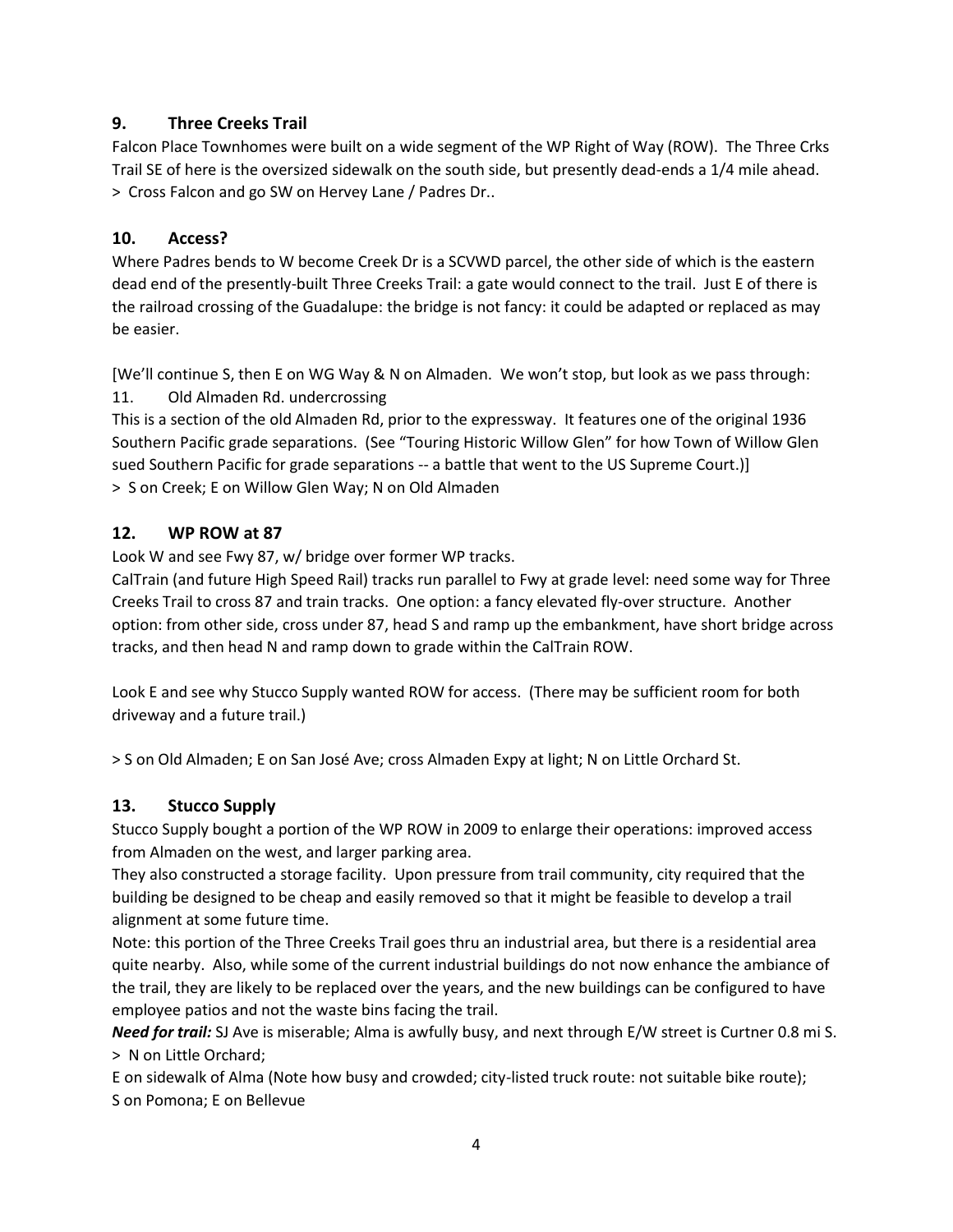# **14. Bellevue**

A small, new park in an underserved area. The WP ROW could contribute significantly to the park, increasing both its size and its accessibility.

**(Restroom stop)** we're about midway on route, but 2/3rds through the talking (!)

> E on Bellevue; stop at light

# **15. Monterey Hwy**

busy street: stay in right bike lane; stop at Phelan, cross at light. >E on Phelan; go to Senter Rd.

# **16. SJ Giants Stadium**

WP ROW wraps around stadium and heads NW. Large triangular plot of land is being developed: I believe City has preserved an easement for future trail.

> cross Senter; bike N on sidewalk; cross Story

# **17. Coyote Creek Trestle**

Trestle is 260' long and 36' high, built in 1922; after loss of WG Trestle, this is the last remaining trestle on SJ's WP alignment; has withstood the flood of 2017 and the fire of March 2021 virtually unscathed.

Trestle crosses over the Coyote Creek Trail, which we'll see in a few minutes.

Just to the E is "The Jungle" – the infamous former homeless encampment.

This marks the end of the Three Creeks Trail;

and also the start of the

[18. Five Wounds Trail: future trail will follow former railroad ROW.]

> turn around; cross Story Rd as pedestrian at light and go E on Story Rd.

# **19. Kelley Park**

Home to Happy Hollow Zoo, Japanese Tea Garden, History Park, fields, trails, and picnic gardens. Newly opened trail heads S to Phelan on E side of Coyote – but no connection yet to W side. Trail soon will connect to Tully Rd & existing continuous 20-mile trail to Anderson Dam in Morgan Hill. Landfills, placed in clay pits, where clay was mined in the early 1900's to make bricks. Remillard brickyard; house being restored – some weekends there are free midway tours.

We'll cross N into what we're calling "Coyote Meadows": a 50 acre city-owned site would make a great park! (For more information, se[e www.coyotemeadowssj.org](http://www.coyotemeadowssj.org/) )

we'll pass The Jungle; cross under the trestle;

and we'll pass more landfills and former clay pits that could be capped and would provide great overlook views of downtown and the valley's surrounding mountains. The antenna array is soon to be upgraded, replacing the guywire-supported structures with freestanding unipoles – thereby freeing up future parkland. This area is not suitable for other development as it is in the floodplain, and was underwater during the Feb 2017 floods.